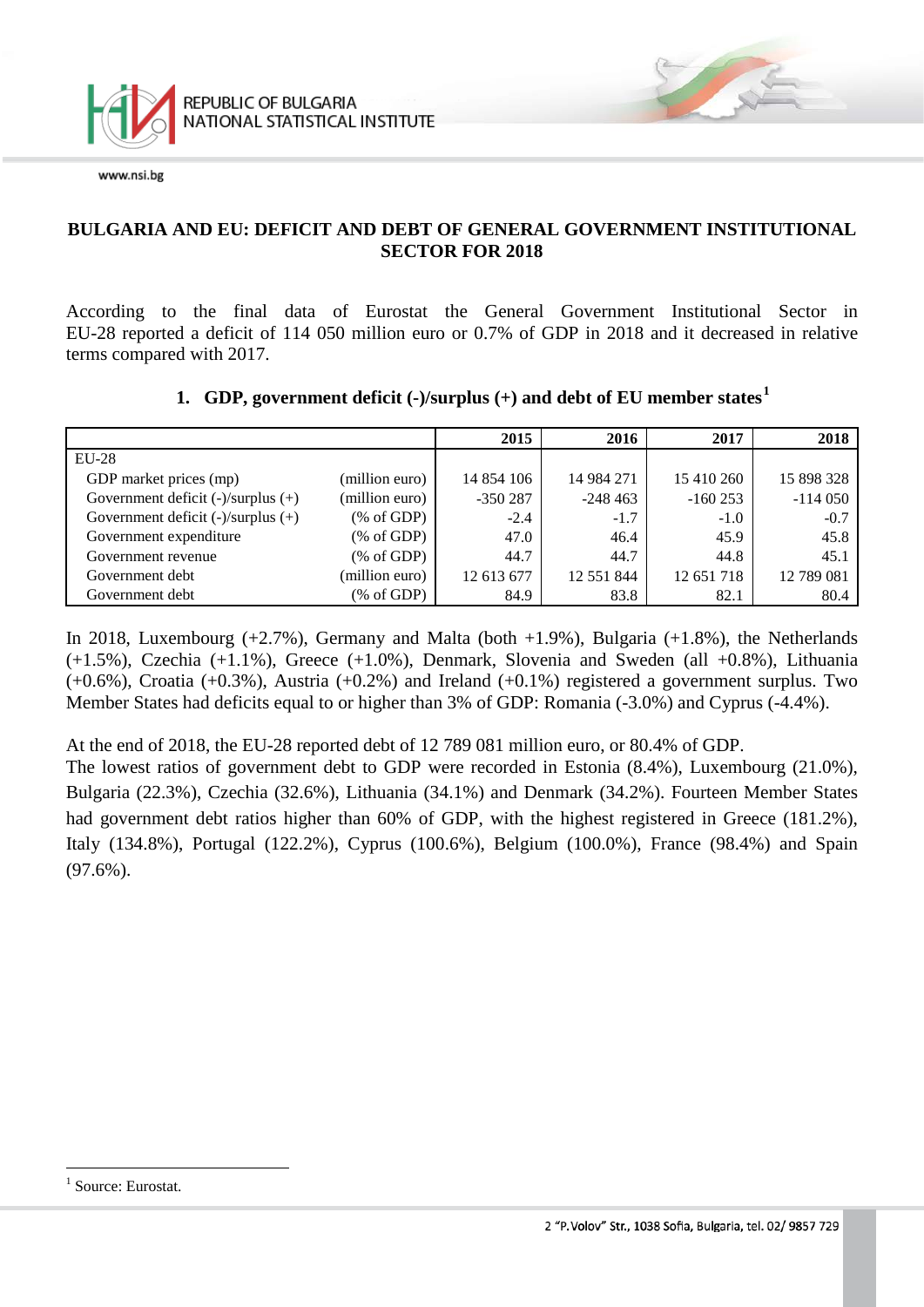

#### **Annex**

**Table 1**

|                                         |                                                       | 2015          | 2016     | 2017      | 2018      |
|-----------------------------------------|-------------------------------------------------------|---------------|----------|-----------|-----------|
| <b>Belgium</b>                          |                                                       |               |          |           |           |
| GDP mp                                  | (million euro)                                        | 416701        | 430 372  | 446 365   | 459 820   |
| Government deficit $(-)/$ surplus $(+)$ | (million euro)                                        | $-10058$      | $-10178$ | $-3159$   | $-3401$   |
| Government deficit $(-)/$ surplus $(+)$ | % of GDP                                              | $-2.4$        | $-2.4$   | $-0.7$    | $-0.7$    |
| Government expenditure                  | $(% \mathcal{L}_{0} \cap \mathcal{L}_{1})$ (% of GDP) | 53.7          | 53.1     | 51.9      | 52.1      |
| Government revenue                      | $(% \mathcal{L}_{0} \cap \mathcal{L}_{1})$ (% of GDP) | 51.3          | 50.7     | 51.2      | 51.4      |
| Government debt                         | (million euro)                                        | 438 233       | 451 396  | 454 293   | 460 039   |
| Government debt                         | (% of GDP)                                            | 105.2         | 104.9    | 101.8     | 100.0     |
| <b>Bulgaria</b>                         |                                                       |               |          |           |           |
| GDP mp                                  | (million BGN)                                         | 89 333        | 95 092   | 102 308   | 109 695   |
| Government deficit $(-)/$ surplus $(+)$ | (million BGN)                                         | $-1532$       | 85       | 1 1 2 1   | 1921      |
| Government deficit $(-)/$ surplus $(+)$ | % of GDP                                              | $-1.7$        | 0.1      | 1.1       | 1.8       |
| Government expenditure                  | $(% \mathcal{L}_{0} \cap \mathcal{L}_{1})$ (% of GDP) | 40.4          | 35.0     | 35.0      | 36.5      |
| Government revenue                      | $(% \mathcal{L}_{0} \cap \mathcal{L}_{1})$ (% of GDP) | 38.7          | 35.1     | 36.0      | 38.3      |
| Government debt                         | (million BGN)                                         | 23 218        | 27 860   | 25 908    | 24 4 31   |
| Government debt                         | $(% \mathcal{L}_{0} \cap \mathcal{L}_{1})$ (% of GDP) | 26.0          | 29.3     | 25.3      | 22.3      |
| <b>Czechia</b>                          |                                                       |               |          |           |           |
| GDP mp                                  | (million CZK)                                         | 4 5 9 5 7 8 3 | 4767990  | 5 047 267 | 5 328 738 |
| Government deficit $(-)/$ surplus $(+)$ | (million CZK)                                         | $-28260$      | 34 274   | 78 765    | 58 39 6   |
| Government deficit $(-)/$ surplus $(+)$ | $(% \mathcal{L}_{0} \cap \mathcal{L}_{1})$ (% of GDP) | $-0.6$        | 0.7      | 1.6       | 1.1       |
| Government expenditure                  | % of GDP                                              | 41.7          | 39.5     | 38.9      | 40.7      |
| Government revenue                      | % of GDP                                              | 41.1          | 40.2     | 40.5      | 41.7      |
| Government debt                         | (million CZK)                                         | 1836255       | 1754883  | 1749532   | 1 734 720 |
| Government debt                         | $(% \mathcal{L}_{0} \cap \mathcal{L}_{1})$ (% of GDP) | 40.0          | 36.8     | 34.7      | 32.6      |

# **GDP, government deficit (-)/surplus (+) and debt of EU member states<sup>1</sup>**

<sup>1</sup> Source: Eurostat.

\_\_\_\_\_\_\_\_\_\_\_\_\_\_\_\_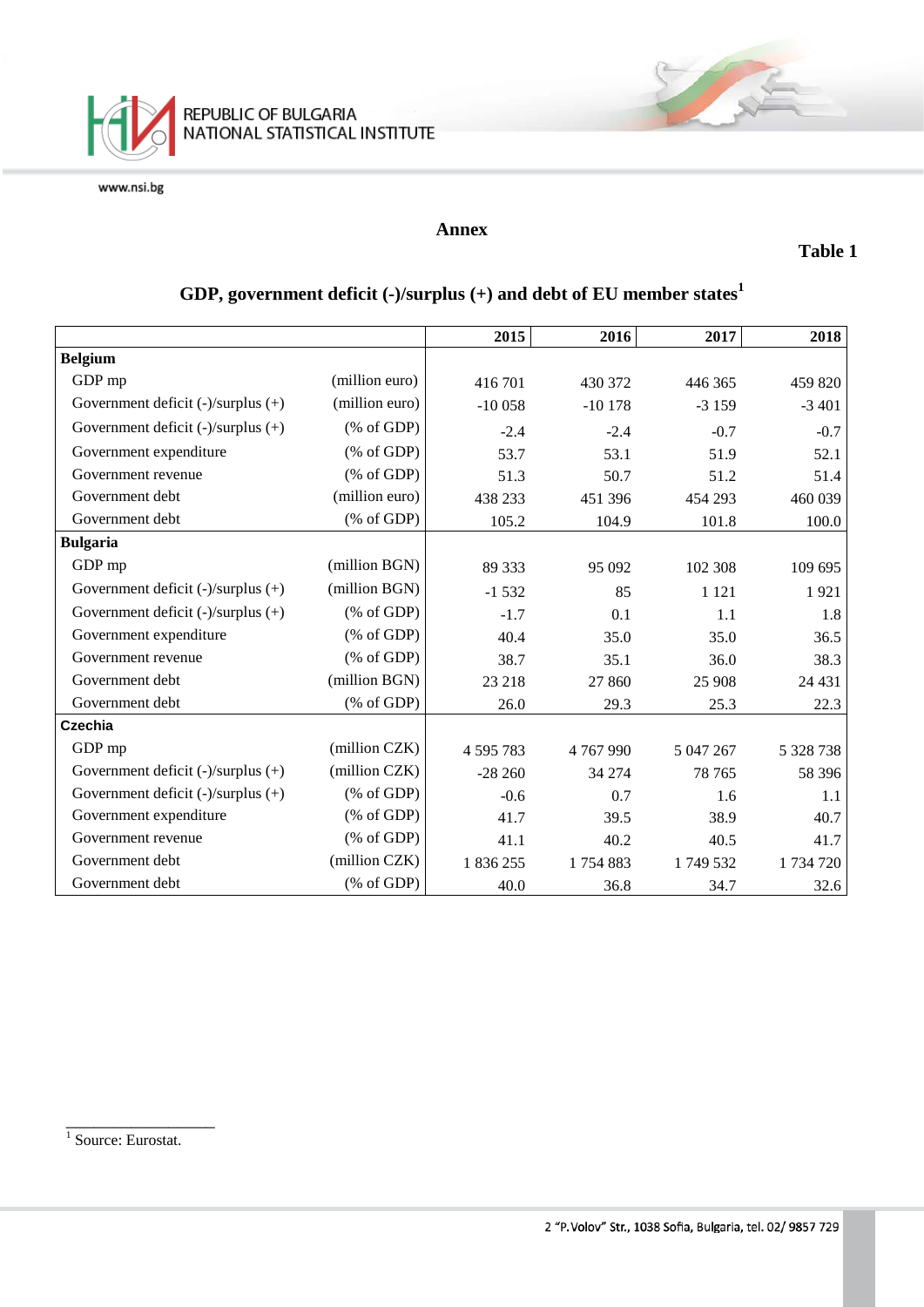

#### **Table 1**

# **GDP, government deficit (-)/surplus (+) and debt of EU member states<sup>1</sup>**

(Continued)

|                                         |                                                       | 2015          | 2016      | 2017      | 2018          |
|-----------------------------------------|-------------------------------------------------------|---------------|-----------|-----------|---------------|
| <b>Denmark</b>                          |                                                       |               |           |           |               |
| GDP mp                                  | (million DKK)                                         | 2 036 356     | 2 100 216 | 2 178 067 | 2 2 2 3 1 1 5 |
| Government deficit (-)/surplus (+)      | (million DKK)                                         | $-23776$      | 4866      | 36 977    | 17 533        |
| Government deficit (-)/surplus (+)      | $(% \mathcal{L}_{0} \cap \mathcal{L}_{1})$ (% of GDP) | $-1.2$        | 0.2       | 1.7       | 0.8           |
| Government expenditure                  | $(% \mathcal{L}_{0} \cap \mathcal{L}_{1})$ (% of GDP) | 54.5          | 52.7      | 51.2      | 51.5          |
| Government revenue                      | (% of GDP)                                            | 53.2          | 52.6      | 52.6      | 52.0          |
| Government debt                         | (million DKK)                                         | 809 934       | 781 230   | 772 862   | 759 286       |
| Government debt                         | $(% \mathcal{L}_{0} \cap \mathcal{L}_{1})$ (% of GDP) | 39.8          | 37.2      | 35.5      | 34.2          |
| <b>Germany</b>                          |                                                       |               |           |           |               |
| GDP mp                                  | (million euro)                                        | 3 0 3 0 0 7 0 | 3 134 100 | 3 244 990 | 3 344 370     |
| Government deficit (-)/surplus (+)      | (million euro)                                        | 28 5 80       | 37 112    | 40 29 5   | 62 4 2 6      |
| Government deficit (-)/surplus (+)      | $(% \mathcal{L}_{0} \cap \mathcal{L}_{1})$ (% of GDP) | 0.9           | 1.2       | 1.2       | 1.9           |
| Government expenditure                  | $(% \mathcal{L}_{0} \cap \mathcal{L}_{1})$ (% of GDP) | 44.0          | 44.3      | 44.4      | 44.6          |
| Government revenue                      | $(% \mathcal{L}_{0} \cap \mathcal{L}_{1})$ (% of GDP) | 45.0          | 45.5      | 45.7      | 46.4          |
| Government debt                         | (million euro)                                        | 2 185 113     | 2 168 989 | 2 118 963 | 2 069 007     |
| Government debt                         | $(% \mathcal{L}_{0} \cap \mathcal{L}_{1})$ (% of GDP) | 72.1          | 69.2      | 65.3      | 61.9          |
| <b>Estonia</b>                          |                                                       |               |           |           |               |
| GDP mp                                  | (million euro)                                        | 20 782        | 21 694    | 23 776    | 26 0 36       |
| Government deficit (-)/surplus (+)      | (million euro)                                        | 30            | $-112$    | $-183$    | $-146$        |
| Government deficit (-)/surplus (+)      | $(% \mathcal{L}_{0} \cap \mathcal{L}_{1})$ (% of GDP) | 0.1           | $-0.5$    | $-0.8$    | $-0.6$        |
| Government expenditure                  | (% of GDP)                                            | 39.2          | 39.5      | 39.3      | 39.1          |
| Government revenue                      | $(% \mathcal{L}_{0} \cap \mathcal{L}_{1})$ (% of GDP) | 39.4          | 39.0      | 38.6      | 38.5          |
| Government debt                         | (million euro)                                        | 2077          | 2 2 1 6   | 2 2 1 9   | 2 1 7 4       |
| Government debt                         | $(% \mathcal{L}_{0} \cap \mathcal{L}_{1})$ (% of GDP) | 10.0          | 10.2      | 9.3       | 8.4           |
| <b>Ireland</b>                          |                                                       |               |           |           |               |
| GDP mp                                  | (million euro)                                        | 262 833       | 271 684   | 297 131   | 324 038       |
| Government deficit (-)/surplus (+)      | (million euro)                                        | $-5123$       | $-1881$   | $-907$    | 168           |
| Government deficit $(-)/$ surplus $(+)$ | $(% \mathcal{L}_{0} \cap \mathcal{L}_{1})$ (% of GDP) | $-1.9$        | $-0.7$    | $-0.3$    | 0.1           |
| Government expenditure                  | $(% \mathcal{L}_{0} \cap \mathcal{L}_{1})$ (% of GDP) | 28.9          | 27.7      | 26.1      | 25.4          |
| Government revenue                      | $(% \mathcal{L}_{0} \cap \mathcal{L}_{1})$ (% of GDP) | 27.0          | 27.0      | 25.8      | 25.4          |
| Government debt                         | (million euro)                                        | 201 654       | 200 709   | 201 363   | 205 978       |
| Government debt                         | $(% \mathcal{L}_{0} \cap \mathcal{L}_{1})$ (% of GDP) | 76.7          | 73.9      | 67.8      | 63.6          |

\_\_\_\_\_\_\_\_\_\_\_\_\_ <sup>1</sup> Source: Eurostat.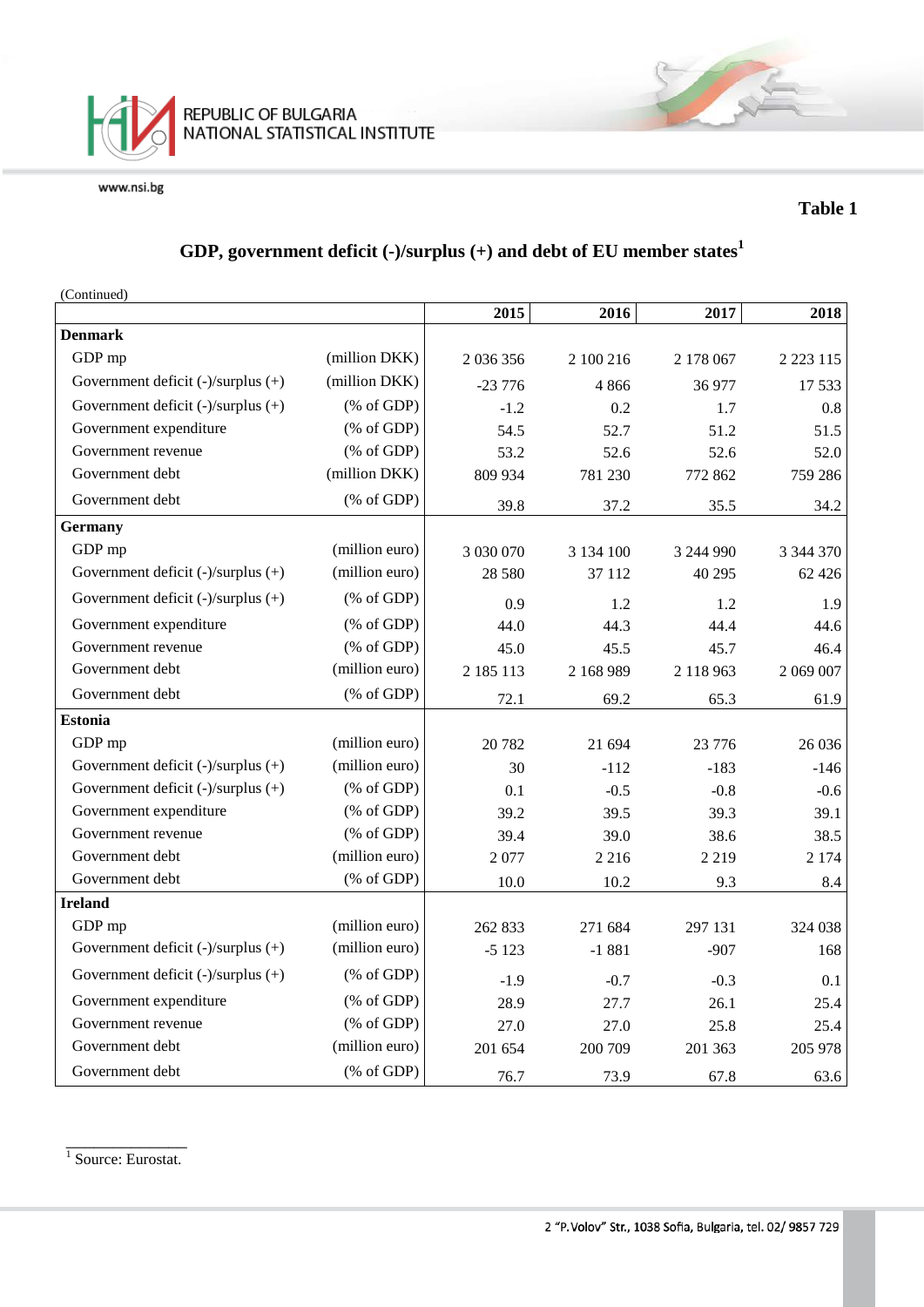

#### **Table 1**

# **GDP, government deficit (-)/surplus (+) and debt of EU member states<sup>1</sup>**

(Continued)

|                                         |                                                                 | 2015      | 2016          | 2017          | 2018      |
|-----------------------------------------|-----------------------------------------------------------------|-----------|---------------|---------------|-----------|
| <b>Greece</b>                           |                                                                 |           |               |               |           |
| GDP mp                                  | (million euro)                                                  | 177 258   | 176 488       | 180 218       | 184714    |
| Government deficit (-)/surplus (+)      | (million euro)                                                  | $-9953$   | 858           | 1 2 9 9       | 1826      |
| Government deficit (-)/surplus (+)      | $(% \mathcal{L}_{0}^{\ast }\otimes \mathcal{L}_{1})$ (% of GDP) | $-5.6$    | 0.5           | 0.7           | 1.0       |
| Government expenditure                  | $(% \mathcal{L}_{0} \cap \mathcal{L}_{1})$ (% of GDP)           | 53.6      | 49.0          | 47.4          | 47.0      |
| Government revenue                      | $(% \mathcal{L}_{0} \cap \mathcal{L}_{1})$ (% of GDP)           | 47.9      | 49.5          | 48.2          | 48.0      |
| Government debt                         | (million euro)                                                  | 311 729   | 315 009       | 317 484       | 334 721   |
| Government debt                         | (% of GDP)                                                      | 175.9     | 178.5         | 176.2         | 181.2     |
| <b>Spain</b>                            |                                                                 |           |               |               |           |
| GDP mp                                  | (million euro)                                                  | 1 077 590 | 1 1 1 3 8 4 0 | 1 1 6 1 8 7 8 | 1 202 193 |
| Government deficit (-)/surplus (+)      | (million euro)                                                  | $-55786$  | -47 953       | $-35138$      | $-30495$  |
| Government deficit (-)/surplus (+)      | $(% \mathcal{L}_{0}^{\ast }\otimes \mathcal{L}_{1})$ (% of GDP) | $-5.2$    | $-4.3$        | $-3.0$        | $-2.5$    |
| Government expenditure                  | $(% \mathcal{L}_{0} \cap \mathcal{L}_{1})$ (% of GDP)           | 43.9      | 42.4          | 41.2          | 41.7      |
| Government revenue                      | $(% \mathcal{L}_{0} \cap \mathcal{L}_{1})$ (% of GDP)           | 38.7      | 38.1          | 38.2          | 39.2      |
| Government debt                         | (million euro)                                                  | 1 070 080 | 1 104 554     | 1 145 098     | 1 173 303 |
| Government debt                         | $(% \mathcal{L}_{0} \cap \mathcal{L}_{1})$ (% of GDP)           | 99.3      | 99.2          | 98.6          | 97.6      |
| <b>France</b>                           |                                                                 |           |               |               |           |
| GDP mp                                  | (million euro)                                                  | 2 198 432 | 2 2 3 4 1 2 9 | 2 2 9 5 0 6 3 | 2 353 090 |
| Government deficit (-)/surplus (+)      | (million euro)                                                  | -79 697   | $-79123$      | $-63603$      | $-59534$  |
| Government deficit (-)/surplus (+)      | $(% \mathcal{L}_{0} \cap \mathcal{L}_{1})$ (% of GDP)           | $-3.6$    | $-3.5$        | $-2.8$        | $-2.5$    |
| Government expenditure                  | $(% \mathcal{L}_{0} \cap \mathcal{L}_{1})$ (% of GDP)           | 56.8      | 56.6          | 56.4          | 56.0      |
| Government revenue                      | $(% \mathcal{L}_{0} \cap \mathcal{L}_{1})$ (% of GDP)           | 53.2      | 53.0          | 53.6          | 53.5      |
| Government debt                         | (million euro)                                                  | 2 101 255 | 2 188 481     | 2 2 5 8 6 5 6 | 2 315 266 |
| Government debt                         | $(% \mathcal{L}_{0} \cap \mathcal{L}_{1})$ (% of GDP)           | 95.6      | 98.0          | 98.4          | 98.4      |
| Croatia                                 |                                                                 |           |               |               |           |
| GDP mp                                  | (million HRK)                                                   | 339 696   | 351 169       | 366 426       | 382 624   |
| Government deficit (-)/surplus (+)      | (million HRK)                                                   | $-11262$  | $-3884$       | 2914          | 992       |
| Government deficit $(-)/$ surplus $(+)$ | $(% \mathcal{L}_{0}^{\infty}$ (% of GDP)                        | $-3.3$    | $-1.1$        | 0.8           | 0.3       |
| Government expenditure                  | $(% \mathcal{L}_{0}^{\ast }\circ \mathcal{L}_{1})$ (% of GDP)   | 48.6      | 47.6          | 45.4          | 46.1      |
| Government revenue                      | $(% \mathcal{L}_{0} \cap \mathcal{L}_{1})$ (% of GDP)           | 45.3      | 46.5          | 46.2          | 46.3      |
| Government debt                         | (million HRK)                                                   | 286 796   | 284 323       | 285 842       | 286 116   |
| Government debt                         | $(% \mathcal{L}_{0} \cap \mathcal{L}_{1})$ (% of GDP)           | 84.4      | 81.0          | 78.0          | 74.8      |

\_\_\_\_\_\_\_\_\_\_\_\_\_\_\_\_ <sup>1</sup> Source: Eurostat.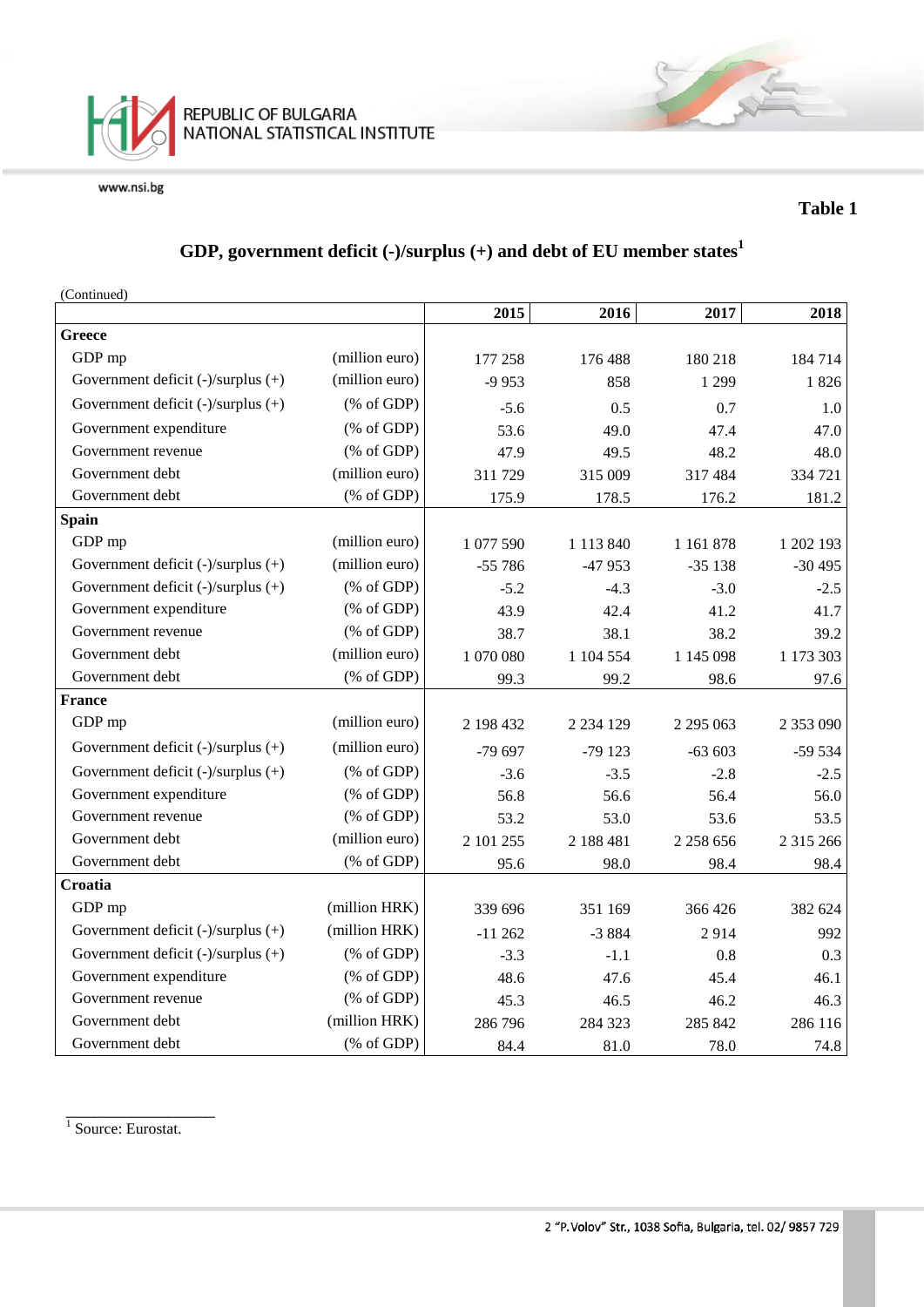

### **Table 1**

# **GDP, government deficit (-)/surplus (+) and debt of EU member states<sup>1</sup>**

| (Continued)                             |                                                       |             |               |               |           |
|-----------------------------------------|-------------------------------------------------------|-------------|---------------|---------------|-----------|
|                                         |                                                       | 2015        | 2016          | 2017          | 2018      |
| <b>Italy</b>                            |                                                       |             |               |               |           |
| GDP mp                                  | (million euro)                                        | 1 655 355   | 1 695 590     | 1736 602      | 1765421   |
| Government deficit $(-)/$ surplus $(+)$ | (million euro)                                        | $-42248$    | $-40857$      | $-42047$      | $-38551$  |
| Government deficit (-)/surplus (+)      | $(% \mathcal{L}_{0} \cap \mathcal{L}_{1})$ (% of GDP) | $-2.6$      | $-2.4$        | $-2.4$        | $-2.2$    |
| Government expenditure                  | $(% \mathcal{L}_{0} \cap \mathcal{L}_{1})$ (% of GDP) | 50.3        | 49.0          | 48.7          | 48.4      |
| Government revenue                      | (% of GDP)                                            | 47.8        | 46.6          | 46.2          | 46.2      |
| Government debt                         | (million euro)                                        | 2 2 3 3 0 4 | 2 2 8 5 2 5 4 | 2 3 2 8 6 9 7 | 2 380 306 |
| Government debt                         | $(% \mathcal{L}_{0} \cap \mathcal{L}_{1})$ (% of GDP) | 135.3       | 134.8         | 134.1         | 134.8     |
| <b>Cyprus</b>                           |                                                       |             |               |               |           |
| GDP mp                                  | (million euro)                                        | 17827       | 18873         | 20 040        | 21 138    |
| Government deficit $(-)/$ surplus $(+)$ | (million euro)                                        | $-173$      | 17            | 333           | $-926$    |
| Government deficit (-)/surplus (+)      | $(% \mathcal{L}_{0} \cap \mathcal{L}_{1})$ (% of GDP) | $-1.0$      | 0.1           | 1.7           | $-4.4$    |
| Government expenditure                  | (% of GDP)                                            | 40.6        | 37.6          | 36.9          | 43.6      |
| Government revenue                      | $(% \mathcal{L}_{0} \cap \mathcal{L}_{1})$ (% of GDP) | 39.7        | 37.7          | 38.6          | 39.2      |
| Government debt                         | (million euro)                                        | 19 164      | 19 509        | 18814         | 21 25 6   |
| Government debt                         | $(% \mathcal{L}_{0}$ (% of GDP)                       | 107.5       | 103.4         | 93.9          | 100.6     |
| Latvia                                  |                                                       |             |               |               |           |
| GDP mp                                  | (million euro)                                        | 24 4 26     | 25 073        | 26 798        | 29 15 1   |
| Government deficit $(-)/$ surplus $(+)$ | (million euro)                                        | $-331$      | 16            | $-140$        | $-214$    |
| Government deficit (-)/surplus (+)      | $(% \mathcal{L}_{0} \cap \mathcal{L}_{1})$ (% of GDP) | $-1.4$      | 0.1           | $-0.5$        | $-0.7$    |
| Government expenditure                  | $(% \mathcal{L}_{0} \cap \mathcal{L}_{1})$ (% of GDP) | 38.0        | 36.9          | 38.0          | 38.5      |
| Government revenue                      | (% of GDP)                                            | 36.6        | 36.9          | 37.5          | 37.8      |
| Government debt                         | (million euro)                                        | 8953        | 10 092        | 10 352        | 10 601    |
| Government debt                         | $(% \mathcal{L}_{0} \cap \mathcal{L}_{1})$ (% of GDP) | 36.7        | 40.2          | 38.6          | 36.4      |
| Lithuania                               |                                                       |             |               |               |           |
| GDP mp                                  | (million euro)                                        | 37 322      | 38 893        | 42 269        | 45 264    |
| Government deficit (-)/surplus (+)      | (million euro)                                        | $-101$      | 90            | 192           | 271       |
| Government deficit (-)/surplus (+)      | $(% \mathcal{L}_{0} \cap \mathcal{L}_{1})$ (% of GDP) | $-0.3$      | 0.2           | 0.5           | 0.6       |
| Government expenditure                  | $(% \mathcal{L}_{0} \cap \mathcal{L}_{1})$ (% of GDP) | 35.1        | 34.2          | 33.2          | 34.0      |
| Government revenue                      | (% of GDP)                                            | 34.8        | 34.4          | 33.6          | 34.6      |
| Government debt                         | (million euro)                                        | 15 941      | 15 5 25       | 16 630        | 15 4 25   |
| Government debt                         | $(% \mathcal{L}_{0} \cap \mathcal{L}_{1})$ (% of GDP) | 42.7        | 39.9          | 39.3          | 34.1      |

\_\_\_\_\_\_\_\_\_\_\_\_\_\_\_ <sup>1</sup> Source: Eurostat.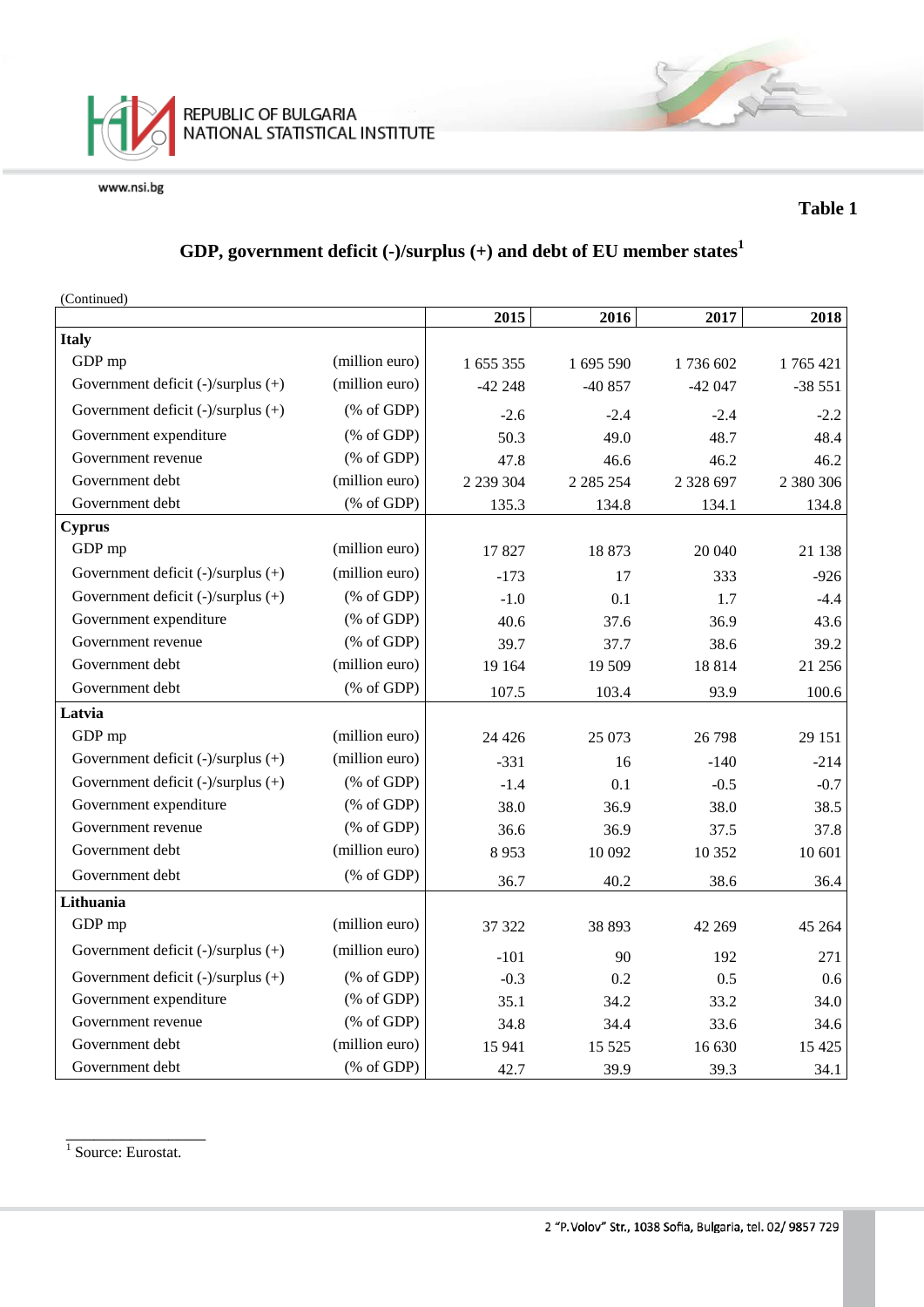

#### **Table 1**

# **GDP, government deficit (-)/surplus (+) and debt of EU member states<sup>1</sup>**

(Continued)

|                                         |                                                                | 2015       | 2016       | 2017       | 2018       |
|-----------------------------------------|----------------------------------------------------------------|------------|------------|------------|------------|
| Luxembourg                              |                                                                |            |            |            |            |
| GDP mp                                  | (million euro)                                                 | 52 066     | 54 867     | 56814      | 60 053     |
| Government deficit (-)/surplus (+)      | (million euro)                                                 | 727        | 983        | 769        | 1 600      |
| Government deficit (-)/surplus (+)      | $(% \mathcal{L}_{0} \cap \mathcal{L}_{1})$ (% of GDP)          | 1.4        | 1.8        | 1.4        | 2.7        |
| Government expenditure                  | $(% \mathcal{L}_{0} \cap \mathcal{L}_{1})$ (% of GDP)          | 41.5       | 40.7       | 41.8       | 41.9       |
| Government revenue                      | $(% \mathcal{L}_{0} \cap \mathcal{L}_{1})$ (% of GDP)          | 42.9       | 42.4       | 43.2       | 44.6       |
| Government debt                         | (million euro)                                                 | 11 447     | 11 024     | 12 697     | 12 610     |
| Government debt                         | $(% \mathcal{L}_{0} \cap \mathcal{L}_{1})$ (% of GDP)          | 22.0       | 20.1       | 22.3       | 21.0       |
| <b>Hungary</b>                          |                                                                |            |            |            |            |
| GDP mp                                  | (million HUF)                                                  | 34 785 204 | 35 896 329 | 38 835 221 | 42 661 805 |
| Government deficit (-)/surplus (+)      | (million HUF)                                                  | $-685370$  | $-633267$  | -924 734   | $-976524$  |
| Government deficit (-)/surplus (+)      | $(% \mathcal{L}_{0} \cap \mathcal{L}_{1})$ (% of GDP)          | $-2.0$     | $-1.8$     | $-2.4$     | $-2.3$     |
| Government expenditure                  | $(% \mathcal{L}_{0}^{\ast} \times \mathcal{L}_{1})$ (% of GDP) | 50.6       | 47.2       | 47.0       | 46.7       |
| Government revenue                      | $(% \mathcal{L}_{0}^{\infty}$ (% of GDP)                       | 48.7       | 45.4       | 44.6       | 44.4       |
| Government debt                         | (million HUF)                                                  | 26 483 756 | 27 091 747 | 28 303 458 | 29 951 214 |
| Government debt                         | $(% \mathcal{L}_{0} \cap \mathcal{L}_{1})$ (% of GDP)          | 76.1       | 75.5       | 72.9       | 70.2       |
| <b>Malta</b>                            |                                                                |            |            |            |            |
| GDP mp                                  | (million euro)                                                 | 9658       | 10 347     | 11 303     | 12 3 24    |
| Government deficit $(-)/$ surplus $(+)$ | (million euro)                                                 | $-98$      | 94         | 385        | 236        |
| Government deficit (-)/surplus (+)      | $(% \mathcal{L}_{0} \cap \mathcal{L}_{1})$ (% of GDP)          | $-1.0$     | 0.9        | 3.4        | 1.9        |
| Government expenditure                  | $(% \mathcal{L}_{0} \cap \mathcal{L}_{1})$ (% of GDP)          | 39.5       | 36.5       | 35.9       | 36.7       |
| Government revenue                      | $(% \mathcal{L}_{0} \cap \mathcal{L}_{1})$ (% of GDP)          | 38.5       | 37.4       | 39.3       | 38.7       |
| Government debt                         | (million euro)                                                 | 5 5 8 6    | 5 7 4 0    | 5 6 8 2    | 5 641      |
| Government debt                         | $(% \mathcal{L}_{0} \cap \mathcal{L}_{1})$ (% of GDP)          | 57.8       | 55.5       | 50.3       | 45.8       |
| <b>Netherlands</b>                      |                                                                |            |            |            |            |
| GDP mp                                  | (million euro)                                                 | 690 008    | 708 337    | 738 146    | 774 039    |
| Government deficit (-)/surplus (+)      | (million euro)                                                 | $-13970$   | 148        | 9 3 0 2    | 11 553     |
| Government deficit (-)/surplus (+)      | $(% \mathcal{L}_{0}^{\infty}$ (% of GDP)                       | $-2.0$     | 0.0        | 1.3        | 1.5        |
| Government expenditure                  | $(% \mathcal{L}_{0} \cap \mathcal{L}_{1})$ (% of GDP)          | 44.6       | 43.6       | 42.4       | 42.1       |
| Government revenue                      | $(% \mathcal{L}_{0} \cap \mathcal{L}_{1})$ (% of GDP)          | 42.6       | 43.6       | 43.7       | 43.5       |
| Government debt                         | (million euro)                                                 | 445 967    | 438 372    | 420 056    | 405 504    |
| Government debt                         | $(% \mathcal{L}_{0}$ (% of GDP)                                | 64.6       | 61.9       | 56.9       | 52.4       |

\_\_\_\_\_\_\_\_\_\_\_\_\_\_\_ <sup>1</sup> Source: Eurostat.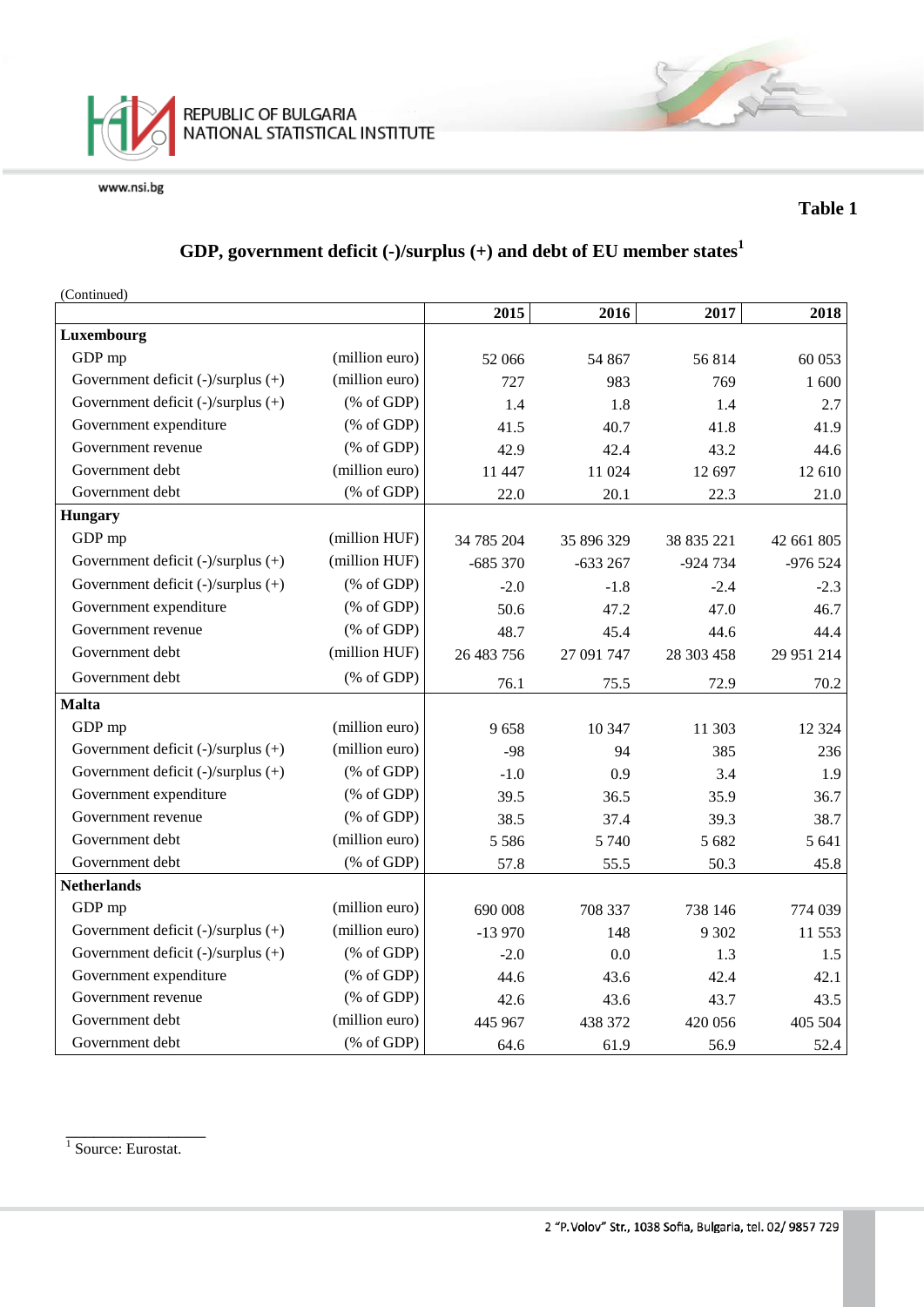

#### **Table 1**

# **GDP, government deficit (-)/surplus (+) and debt of EU member states<sup>1</sup>**

(Continued)

|                                         |                                                       | 2015      | 2016      | 2017      | 2018       |
|-----------------------------------------|-------------------------------------------------------|-----------|-----------|-----------|------------|
| Austria                                 |                                                       |           |           |           |            |
| GDP mp                                  | (million euro)                                        | 344 269   | 357 300   | 370 296   | 385 712    |
| Government deficit $(-)/$ surplus $(+)$ | (million euro)                                        | $-3477$   | $-5488$   | $-2754$   | 763        |
| Government deficit (-)/surplus (+)      | $(% \mathcal{L}_{0}^{\infty}$ (% of GDP)              | $-1.0$    | $-1.5$    | $-0.7$    | 0.2        |
| Government expenditure                  | $(% \mathcal{L}_{0} \cap \mathcal{L}_{1})$ (% of GDP) | 51.1      | 50.1      | 49.1      | 48.6       |
| Government revenue                      | $(% \mathcal{L}_{0} \cap \mathcal{L}_{1})$ (% of GDP) | 50.1      | 48.6      | 48.4      | 48.8       |
| Government debt                         | (million euro)                                        | 292 265   | 296 203   | 289 843   | 285 287    |
| Government debt                         | $(% \mathcal{L}_{0} \cap \mathcal{L}_{1})$ (% of GDP) | 84.9      | 82.9      | 78.3      | 74.0       |
| <b>Poland</b>                           |                                                       |           |           |           |            |
| GDP mp                                  | (million PLN)                                         | 1 800 243 | 1861148   | 1989351   | 2 115 242  |
| Government deficit (-)/surplus (+)      | (million PLN)                                         | -47 090   | $-44097$  | $-29025$  | $-5036$    |
| Government deficit (-)/surplus (+)      | $(% \mathcal{L}_{0} \cap \mathcal{L}_{1})$ (% of GDP) | $-2.6$    | $-2.4$    | $-1.5$    | $-0.2$     |
| Government expenditure                  | $(% \mathcal{L}_{0} \cap \mathcal{L}_{1})$ (% of GDP) | 41.7      | 41.1      | 41.2      | 41.6       |
| Government revenue                      | $(% \mathcal{L}_{0} \cap \mathcal{L}_{1})$ (% of GDP) | 39.1      | 38.7      | 39.8      | 41.4       |
| Government debt                         | (million PLN)                                         | 923 392   | 1 009 390 | 1 006 650 | 1 0 35 254 |
| Government debt                         | $(% \mathcal{L}_{0}$ (% of GDP)                       | 51.3      | 54.2      | 50.6      | 48.9       |
| Portugal                                |                                                       |           |           |           |            |
| GDP mp                                  | (million euro)                                        | 179 713   | 186 490   | 195 947   | 203 896    |
| Government deficit (-)/surplus (+)      | (million euro)                                        | $-7995$   | $-3527$   | $-5799$   | $-911$     |
| Government deficit (-)/surplus (+)      | $(% \mathcal{L}_{0} \cap \mathcal{L}_{1})$ (% of GDP) | $-4.4$    | $-1.9$    | $-3.0$    | $-0.4$     |
| Government expenditure                  | $(% \mathcal{L}_{0} \cap \mathcal{L}_{1})$ (% of GDP) | 48.2      | 44.8      | 45.4      | 43.5       |
| Government revenue                      | $(% \mathcal{L}_{0} \cap \mathcal{L}_{1})$ (% of GDP) | 43.8      | 42.9      | 42.4      | 43.0       |
| Government debt                         | (million euro)                                        | 235 746   | 245 158   | 246 966   | 249 143    |
| Government debt                         | $(% \mathcal{L}_{0} \cap \mathcal{L}_{1})$ (% of GDP) | 131.2     | 131.5     | 126.0     | 122.2      |
| Romania                                 |                                                       |           |           |           |            |
| GDP mp                                  | (million RON)                                         | 712 588   | 765 135   | 857896    | 944 220    |
| Government deficit (-)/surplus (+)      | (million RON)                                         | $-4364$   | $-20041$  | $-22648$  | $-27936$   |
| Government deficit (-)/surplus (+)      | $(% \mathcal{L}_{0} \cap \mathcal{L}_{1})$ (% of GDP) | $-0.6$    | $-2.6$    | $-2.6$    | $-3.0$     |
| Government expenditure                  | $(% \mathcal{L}_{0} \cap \mathcal{L}_{1})$ (% of GDP) | 36.1      | 34.5      | 33.6      | 35.2       |
| Government revenue                      | $(% \mathcal{L}_{0} \cap \mathcal{L}_{1})$ (% of GDP) | 35.5      | 31.9      | 30.9      | 32.3       |
| Government debt                         | (million RON)                                         | 269 151   | 285 553   | 301 159   | 330 487    |
| Government debt                         | $(% \mathcal{L}_{0} \cap \mathcal{L}_{1})$ (% of GDP) | 37.8      | 37.3      | 35.1      | 35.0       |

\_\_\_\_\_\_\_\_\_\_\_\_\_\_ <sup>1</sup> Source: Eurostat.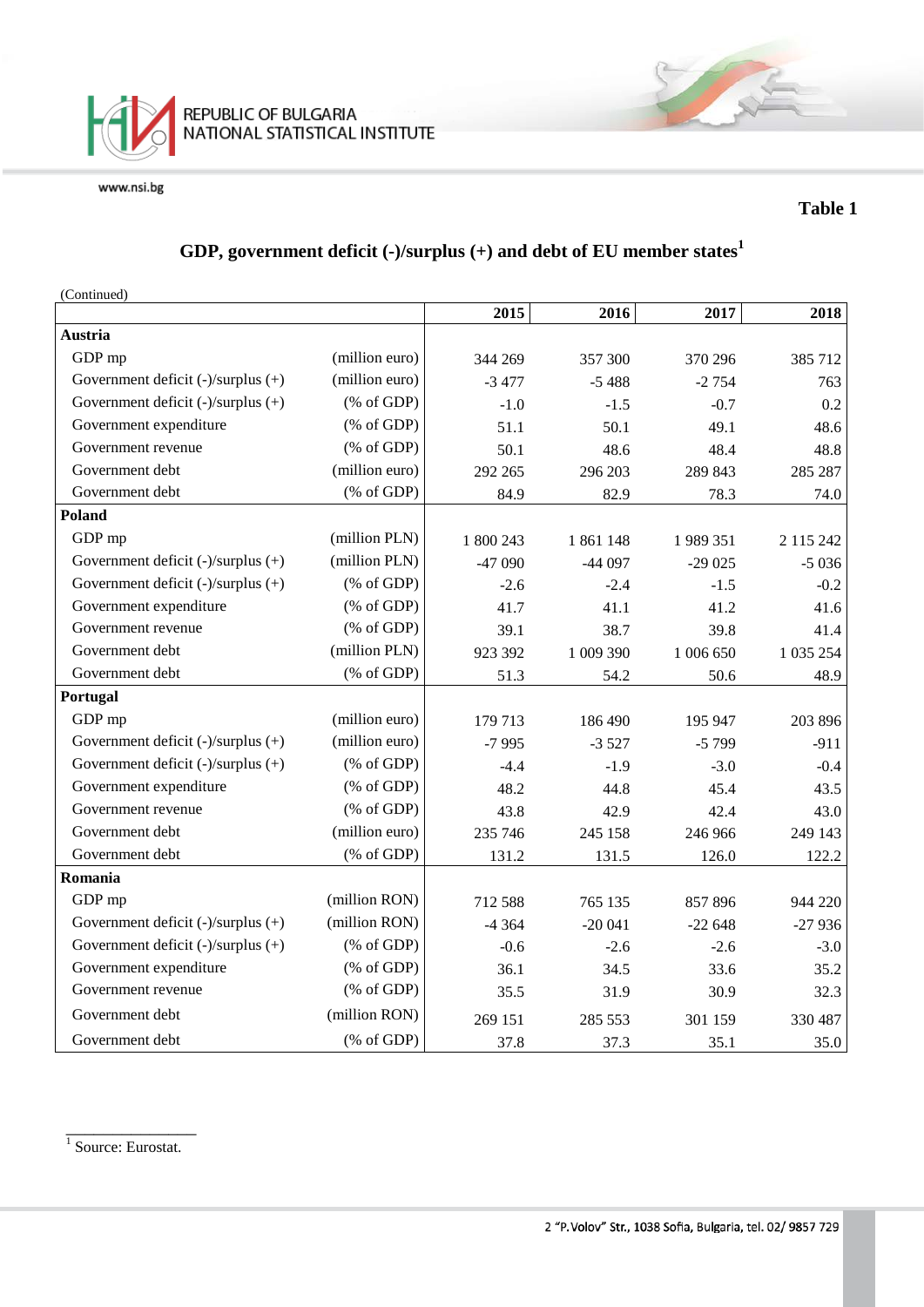

#### **Table 1**

# **GDP, government deficit (-)/surplus (+) and debt of EU member states<sup>1</sup>**

| (Continued)                             |                                                       |         |         |          |         |
|-----------------------------------------|-------------------------------------------------------|---------|---------|----------|---------|
|                                         |                                                       | 2015    | 2016    | 2017     | 2018    |
| Slovenia                                |                                                       |         |         |          |         |
| GDP mp                                  | (million euro)                                        | 38 853  | 40 367  | 42 987   | 45 755  |
| Government deficit $(-)/$ surplus $(+)$ | (million euro)                                        | $-1106$ | $-781$  | $-6$     | 353     |
| Government deficit $(-)/$ surplus $(+)$ | $(% \mathcal{L}_{0} \cap \mathcal{L}_{1})$ (% of GDP) | $-2.8$  | $-1.9$  | 0.0      | 0.8     |
| Government expenditure                  | $(% \mathcal{L}_{0} \cap \mathcal{L}_{1})$ (% of GDP) | 48.7    | 46.2    | 44.1     | 43.5    |
| Government revenue                      | $(% \mathcal{L}_{0} \cap \mathcal{L}_{1})$ (% of GDP) | 45.9    | 44.3    | 44.0     | 44.3    |
| Government debt                         | (million euro)                                        | 32 087  | 31756   | 31 863   | 32 223  |
| Government debt                         | $(% \mathcal{L}_{0} \cap \mathcal{L}_{1})$ (% of GDP) | 82.6    | 78.7    | 74.1     | 70.4    |
| <b>Slovakia</b>                         |                                                       |         |         |          |         |
| GDP mp                                  | (million euro)                                        | 79 758  | 81 038  | 84 5 17  | 89 721  |
| Government deficit $(-)/$ surplus $(+)$ | (million euro)                                        | $-2131$ | $-2007$ | $-805$   | $-951$  |
| Government deficit $(-)/$ surplus $(+)$ | $(% \mathcal{L}_{0}^{\infty}$ (% of GDP)              | $-2.7$  | $-2.5$  | $-1.0$   | $-1.1$  |
| Government expenditure                  | $(% \mathcal{L}_{0} \cap \mathcal{L}_{1})$ (% of GDP) | 45.8    | 42.7    | 41.5     | 41.8    |
| Government revenue                      | $(% \mathcal{L}_{0} \cap \mathcal{L}_{1})$ (% of GDP) | 43.1    | 40.2    | 40.6     | 40.8    |
| Government debt                         | (million euro)                                        | 41 384  | 42 160  | 43 370   | 44 322  |
| Government debt                         | $(% \mathcal{L}_{0} \cap \mathcal{L}_{1})$ (% of GDP) | 51.9    | 52.0    | 51.3     | 49.4    |
| <b>Finland</b>                          |                                                       |         |         |          |         |
| GDP mp                                  | (million euro)                                        | 211 516 | 217 484 | 225 785  | 234 469 |
| Government deficit $(-)/$ surplus $(+)$ | (million euro)                                        | $-5127$ | $-3755$ | $-1,550$ | $-1935$ |
| Government deficit (-)/surplus (+)      | $(% \mathcal{L}_{0} \cap \mathcal{L}_{1})$ (% of GDP) | $-2.4$  | $-1.7$  | $-0.7$   | $-0.8$  |
| Government expenditure                  | $(% \mathcal{L}_{0}^{\infty}$ (% of GDP)              | 56.5    | 55.6    | 53.7     | 53.1    |
| Government revenue                      | $(% \mathcal{L}_{0} \cap \mathcal{L}_{1})$ (% of GDP) | 54.0    | 53.9    | 53.0     | 52.2    |
| Government debt                         | (million euro)                                        | 133 287 | 136 249 | 137 391  | 138 412 |
| Government debt                         | $(% \mathcal{L}_{0} \cap \mathcal{L}_{1})$ (% of GDP) | 63.0    | 62.6    | 60.9     | 59.0    |

<sup>1</sup> Source: Eurostat.

\_\_\_\_\_\_\_\_\_\_\_\_\_\_\_\_